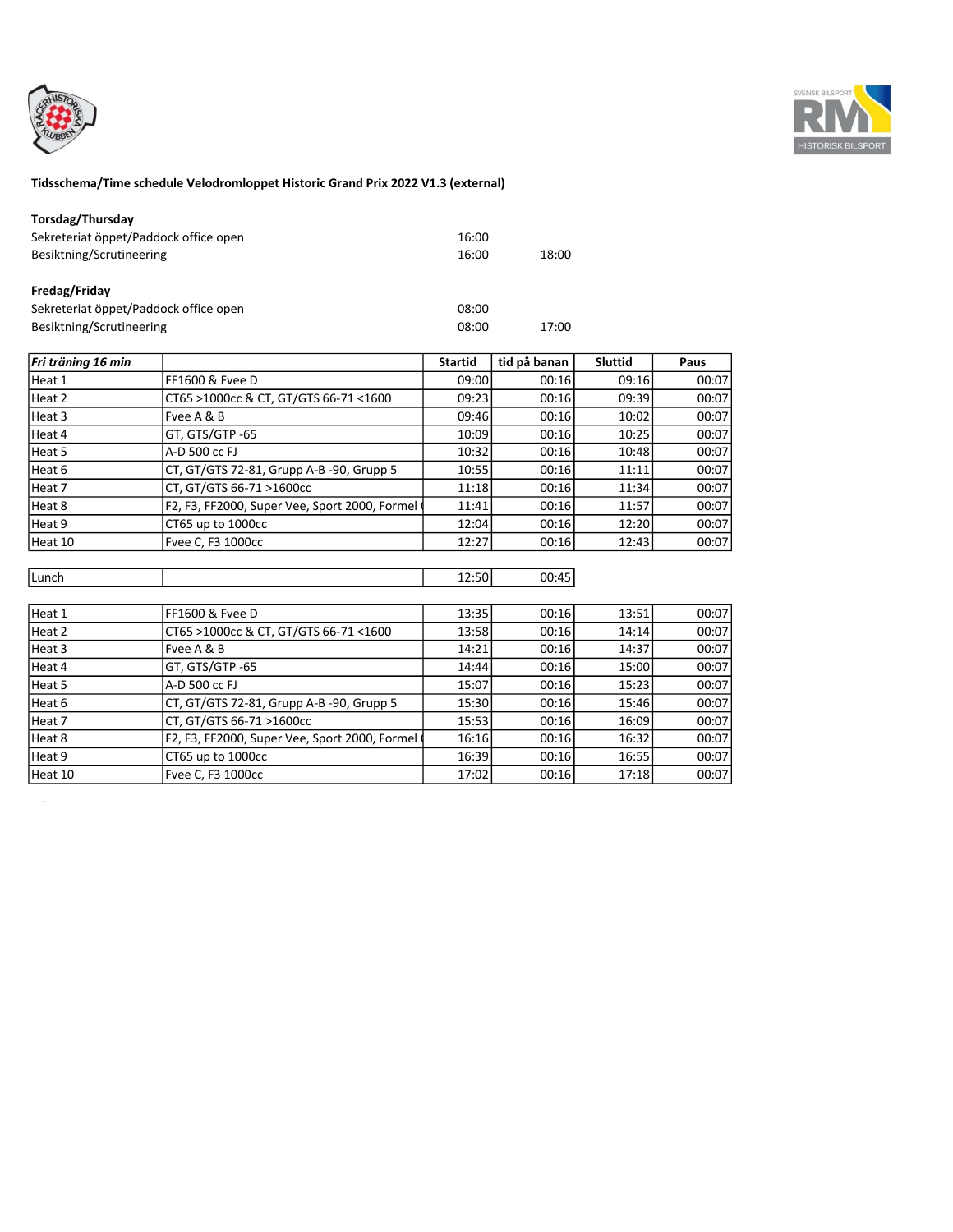



# Tidsschema/Time schedule Velodromloppet Historic Grand Prix 2022 V1.3 (external)

## Lördag/Saturday

 $\overline{a}$ 

| Sekreteriat öppet/Paddock office open | 07:30 | 18:00 |
|---------------------------------------|-------|-------|
| Besiktning/Scrutineering              | 08:00 | 17:00 |

Förarsammanträde/Drivers briefing 08:15

| Tidsträning 12 min/qualification 12 min |                                                                                                    | <b>Startid</b> | tid på banan | <b>Sluttid</b> | Paus |
|-----------------------------------------|----------------------------------------------------------------------------------------------------|----------------|--------------|----------------|------|
| Heat 1                                  | <b>FF1600 &amp; Fvee D</b>                                                                         | 09:00          |              |                |      |
| Heat 2                                  | CT65 >1000cc & CT, GT/GTS 66-71 <1600                                                              |                |              |                |      |
| Heat 3                                  | Fvee A & B                                                                                         |                |              |                |      |
| Heat 4                                  | GT, GTS/GTP-65                                                                                     |                |              |                |      |
| Heat 5                                  | A-D 500 cc FJ                                                                                      |                |              |                |      |
| Heat 6                                  | CT, GT/GTS 72-81, Grupp A-B -90, Grupp 5                                                           |                |              |                |      |
| Heat 7                                  | CT, GT/GTS 66-71 >1600cc                                                                           |                |              |                |      |
| Heat 8                                  | F2, F3, FF2000, Super Vee, Sport 2000, Formel Opel Lotus, two seater sports car Gr. 4-7 period F-I |                |              |                |      |
| Heat 9                                  | CT65 up to 1000cc                                                                                  |                |              |                |      |
| Heat 10                                 | Fvee C, F3 1000cc                                                                                  |                |              |                |      |

| Uppvisning MC                         | 12:20 |  |  |
|---------------------------------------|-------|--|--|
| <i><b>Uppvisning</b></i><br>אוווווכוי | 12:40 |  |  |
| l Nati<br>onalsång                    | 13:00 |  |  |

| Race 1 15 min + 1 varv/1 lap |                                                                                                    | <b>Startid</b> | tid på banan | Sluttid | Paus |
|------------------------------|----------------------------------------------------------------------------------------------------|----------------|--------------|---------|------|
| Heat 1                       | <b>FF1600 &amp; Fvee D</b>                                                                         | 13:10          |              |         |      |
| Heat 2                       | CT65 >1000cc & CT, GT/GTS 66-71 <1600                                                              |                |              |         |      |
| Heat 3                       | Fvee A & B                                                                                         |                |              |         |      |
| Heat 4                       | GT, GTS/GTP -65                                                                                    |                |              |         |      |
| Heat 5                       | A-D 500 cc FJ                                                                                      |                |              |         |      |
| Heat 6                       | CT, GT/GTS 72-81, Grupp A-B -90, Grupp 5                                                           |                |              |         |      |
| Heat 7                       | CT, GT/GTS 66-71 >1600cc                                                                           |                |              |         |      |
| Heat 8                       | F2, F3, FF2000, Super Vee, Sport 2000, Formel Opel Lotus, two seater sports car Gr. 4-7 period F-I |                |              |         |      |
| Heat 9                       | CT65 up to 1000cc                                                                                  |                |              |         |      |
| Heat 10                      | Fvee C, F3 1000cc                                                                                  |                |              |         |      |